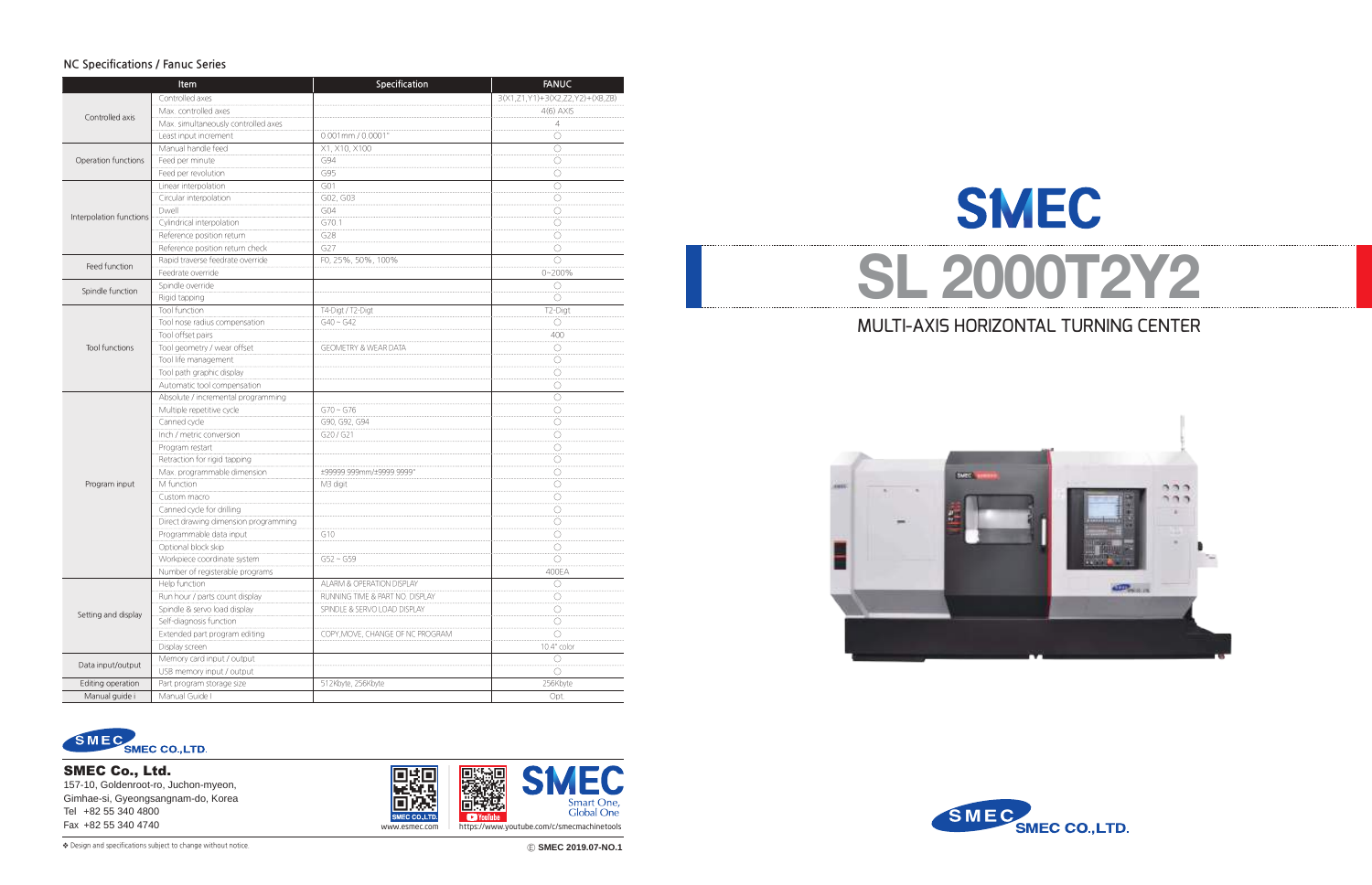### **2-Spindle /2-Turret/2-Y axis**

- With a process-intensive structure that includes two turrets (Upper/Lower) with symmetrical bilateral and Y-axis, all processes can be completed in one setup.

- Multi-axis Turning center for high productivity in complex cutting.

### **Xe axis for two separate work areas**

- With the Xe axis, the second spindle moves up and down. This provides an independent working environment for machining.

# Twin Spindle and Turrets for High Productivity



# High Accuracy, High Rigidity Spindle



### **1st & 2nd Main Spindle Power & Torque Diagram**

### **1st/2nd spindle construction**

### **▶ Thermotropic symmetry, Built-in construction**

- The main axis of the thermally displaced symmetrical structure type is exposed to the air in all directions of the cartridge, minimizing the thermal deformation of the main shaft by anticipating the heat dissipation effect, thereby preventing the precision change due to the

- temperature rise.
	-

- High-speed, high-output, high-response Built-in spindle motor achieves high productivity by minimizing acceleration / deceleration time.

### **▶ 1st/2nd spindle synchronization**

- 1st and 2nd spindle can be machined into various shapes by synchronizing them with the

same structure.

### **▶ Oil cooling system**

- Two spindles are wrapped around the oil cooling system to minimize thermal displacement, enabling high-speed, high-precision machining under a variety of working conditions.



# **SL 2000T2Y2**



High: 18.5/22 kW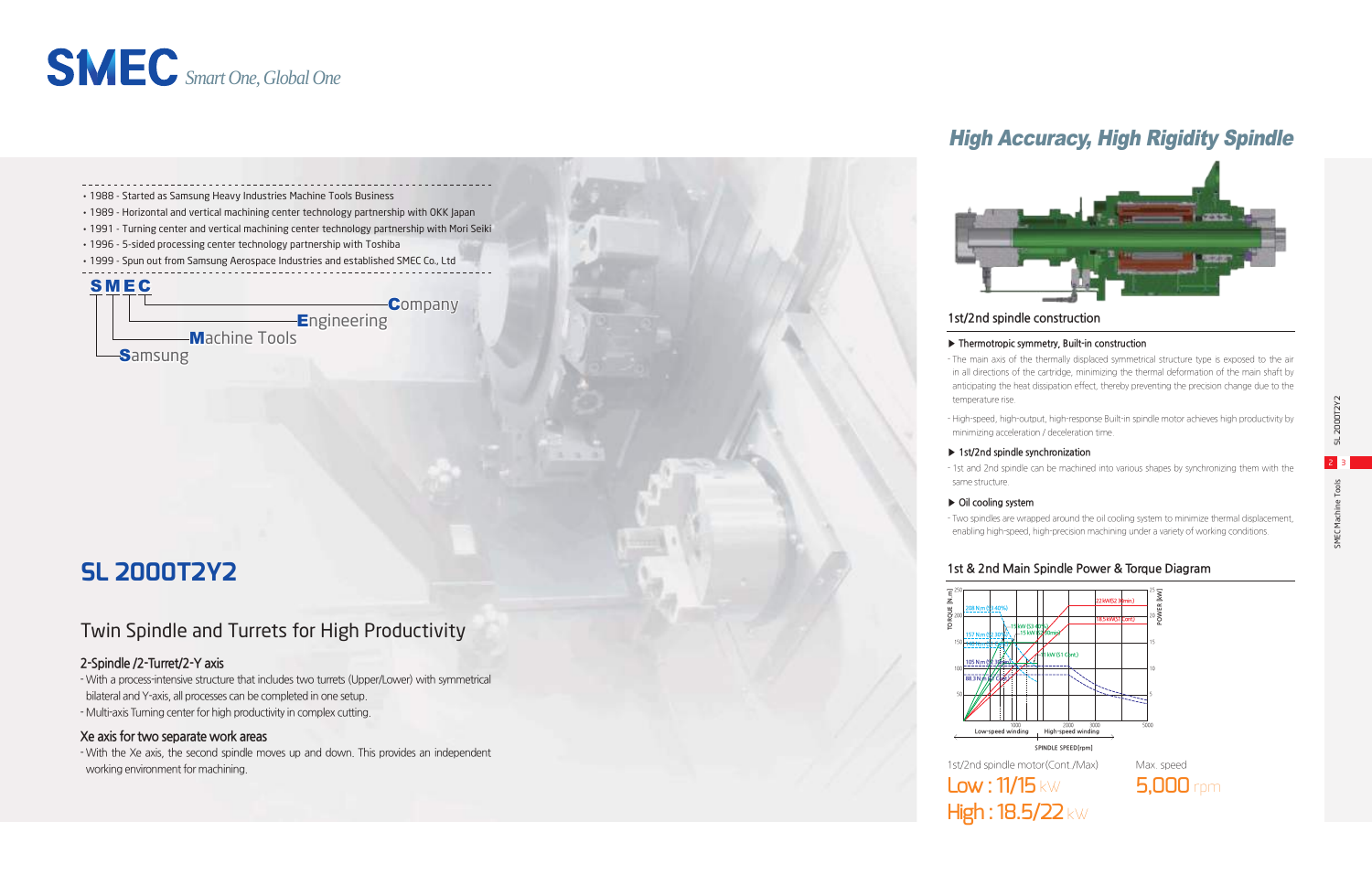# **SL 2000T2Y2 is a heavy duty, ultra precision Turning Center, combined with SMEC's advanced technological features.**

# Upper turret



### Lower turret



- For turret division, TOOL can be selected in 0.15 seconds per side in both directions of NON-STOP using high-output servo motor.

- BMT65 12(24) turret can be mounted as standard and mounted in any position or rotary

- tool.
- 

Y axis : **Orthogonal type (90°** Slant) Number of tool stations : 12(24) ea Shank size : □ 25X25/Ø40 mm Indexing time : **0.15** sec Clamping force : 5.411 kgf Rotary tool spindle speed : 5,000 rpm

- Highest strength and high precision machining are ensured by using the same maximum curvic coupling and powerful hydraulic clamp(Clamp force:5,411kgf(11,929Ibs).

Y axis :

### **Upper/Lower turret construction**

Compensation type (30° Slant) Number of tool stations : 12(24) ea Shank size : □ 25X25/Ø40 mm Indexing time : 0.15 sec Clamping force : 5.411 kgf Rotary tool spindle speed : **5,000** rpm



### **Upper/Lower Turret Mill Spindle Power & Torque Diagram**



| POWER [kW] | 10                        |  |
|------------|---------------------------|--|
|            | 8                         |  |
|            | 47.7 N.m                  |  |
|            | 35N.m                     |  |
|            | 4                         |  |
|            | 23,6N,m                   |  |
|            | 17,7N,m<br>$\overline{c}$ |  |
|            |                           |  |





# **Feed construction**

- The Z-axis has improved rigidity and feed speed by adopting the roller guide method. At the same time, a strong box guide structure is applied to the X and Y axes to maintain the high accuracy during cutting.
- To achieve high reliability, high precision ballscrews are applied and both ends are supported by P4 class angular bearings to deliver powerful output and torque of servo motor.



- **1st & 2nd spindle (Built-in type)**
- **Roller guide & Box guide**
- **Upper turret (X1, Z1, Y1 axis)**
- **Lower turret (X2, Z2, Y2 axis)**
- **2nd spindle (XB, ZB axis)**

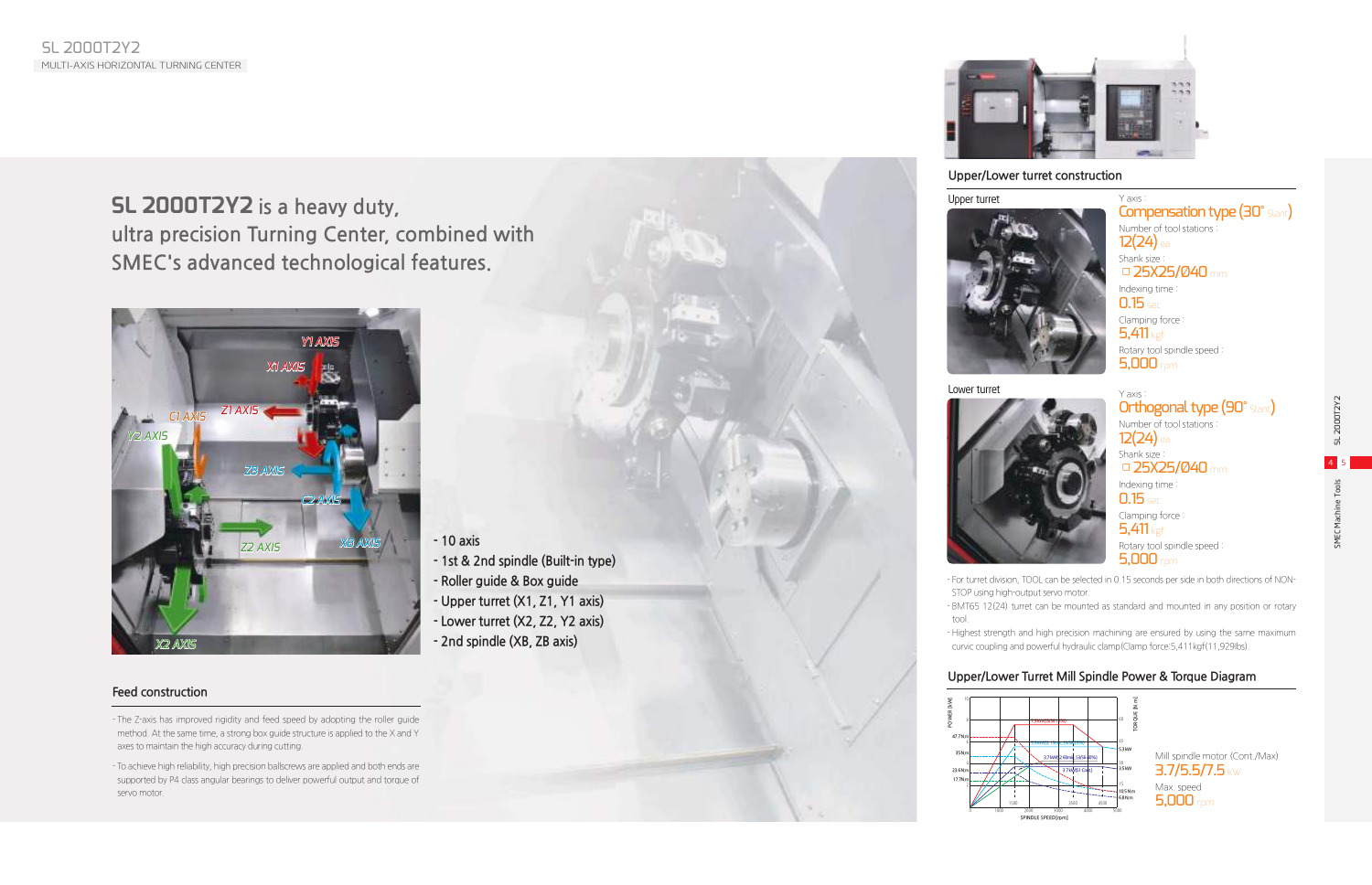### **Rigid 45 degree Slant Bed**

It is made of meehanite cast material with minimized thermal deformation. It has 45 degree inclined bed with high torque tube type rib structure, and it has excellent rotational rigidity and flexural rigidity.

## **Hexahedral Slide Way Frame (X,Y-axis)**

Wide integral way is machined from the casting, induction hardened and precision ground to ensure long-term rigidity, machining accuracy and heavy-duty machining.





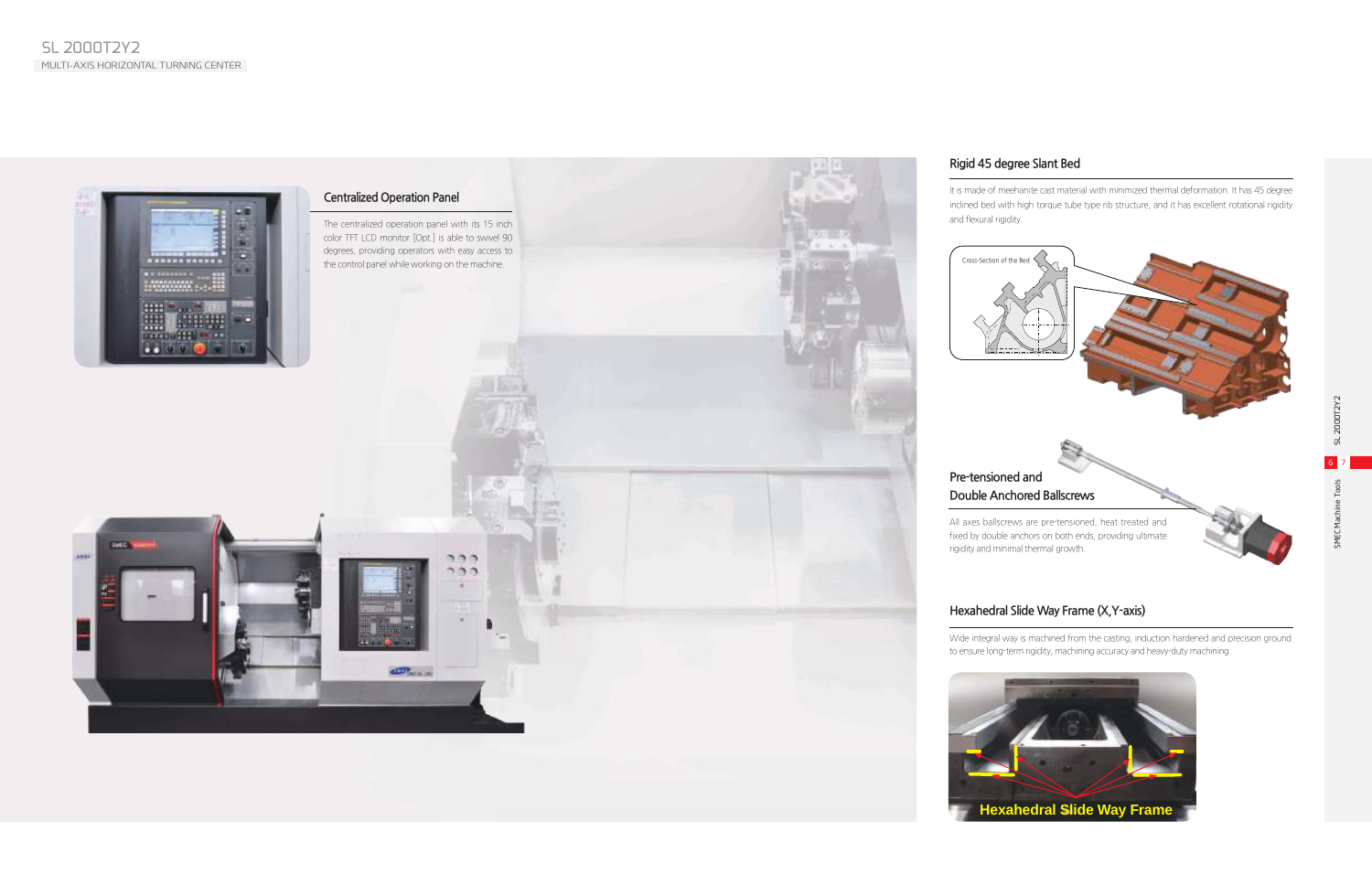





710(Z2 ST) 47.2 100

100

710(Z2 ST)